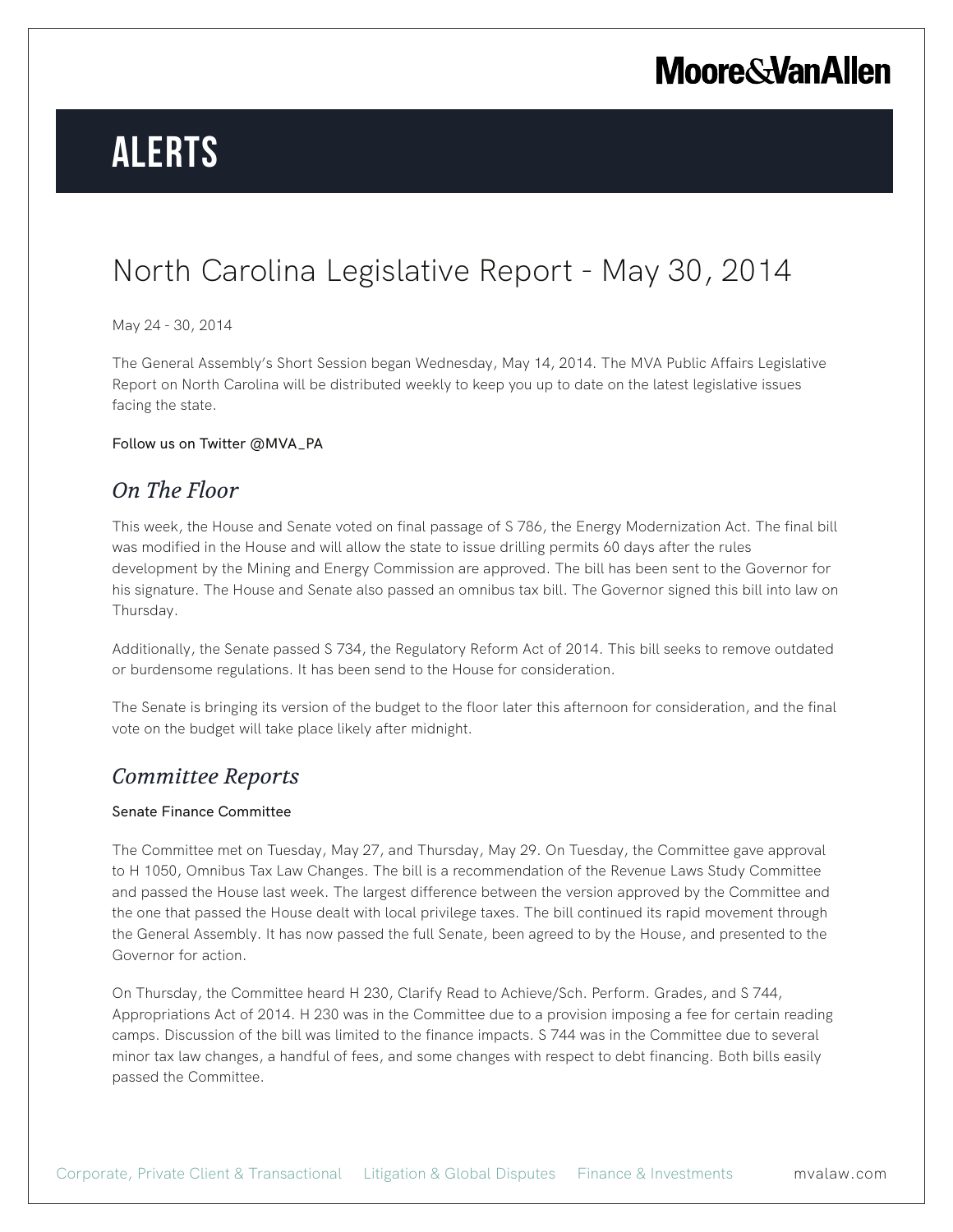#### North Carolina Legislative Report - May 30, 2014

#### Senate Education/Higher Education Committee

The Committee met on Wednesday, May 28 to hear H 230, Clarify Read to Achieve/School Performance Grades. H 230 gives school districts more flexibility in implementing the state's Read to Achieve program. H 230 received a favorable report in Committee and was approved 44-1 on the Senate Floor. The bill now goes to the House for consideration.

#### Senate Appropriations/Base Budget Committee

The Committee met Thursday, May 29, to take up S 744, the Appropriations Act of 2014. The Senate Appropriations Committee Co-Chairs and Sub-Committee Chairs reviewed the provisions included in the Senate budget for other members of the Senate Appropriations Committee and the public. The Committee passed the bill and it was sent to the Senate Finance Committee.

#### House Public Utilities Committee

The Committee met on Tuesday, May 27. The committee took up S 786, the Energy Modernization Act. During the committee meeting, Rep. Stone offered an amendment that was adopted which removed the July 1, 2015 start date to allow permits to be issued. The amendment authorizes the issuance of permits 60 days after the state finalizes rules for onshore natural gas development. The Committee passed the measure and it was referred to the House Finance Committee.

#### House Education Committee

The Committee met on Tuesday, May 27, to address three bills. H 1060, Military Student Identifier, requires the State Board of Education to identify military-connected students using the Uniform Education Reporting System. H 1060 received a favorable report in Committee and was approved 118-0 on the House Floor. H 1146, Set Date for Community College Election, sets June 17, 2014, as the date for the House of Representatives to elect a member to fill an unexpired term on the State Board of Community Colleges. H 1146 received a favorable report in Committee and was approved unanimously on the House floor. H 1040, Improve Admin Program Monitoring at DPI, was brought up for discussion purposes only. H 1040 seeks to improve the Department of Public Instructions monitoring of certain administrative programs.

#### House Judiciary Subcommittee B

The Subcommittee met on Tuesday, May 27, to address two bills. H 1032 Patent Abuse Bill, aims to prevent patent abuse in North Carolina by establishing civil penalties for unfair assertions of patent infringement. H 1032 received a favorable report in Committee and was placed on the House calendar for June 3. H 1027, DWI Interlock Violation/DMV Hearing Site, allows hearings on a license revocation as a result of ignition interlock violation to be held in the licensee's county of residence. H 1027 received a favorable report in Committee and was approved 115-1 on the House floor.

#### House Regulatory Committee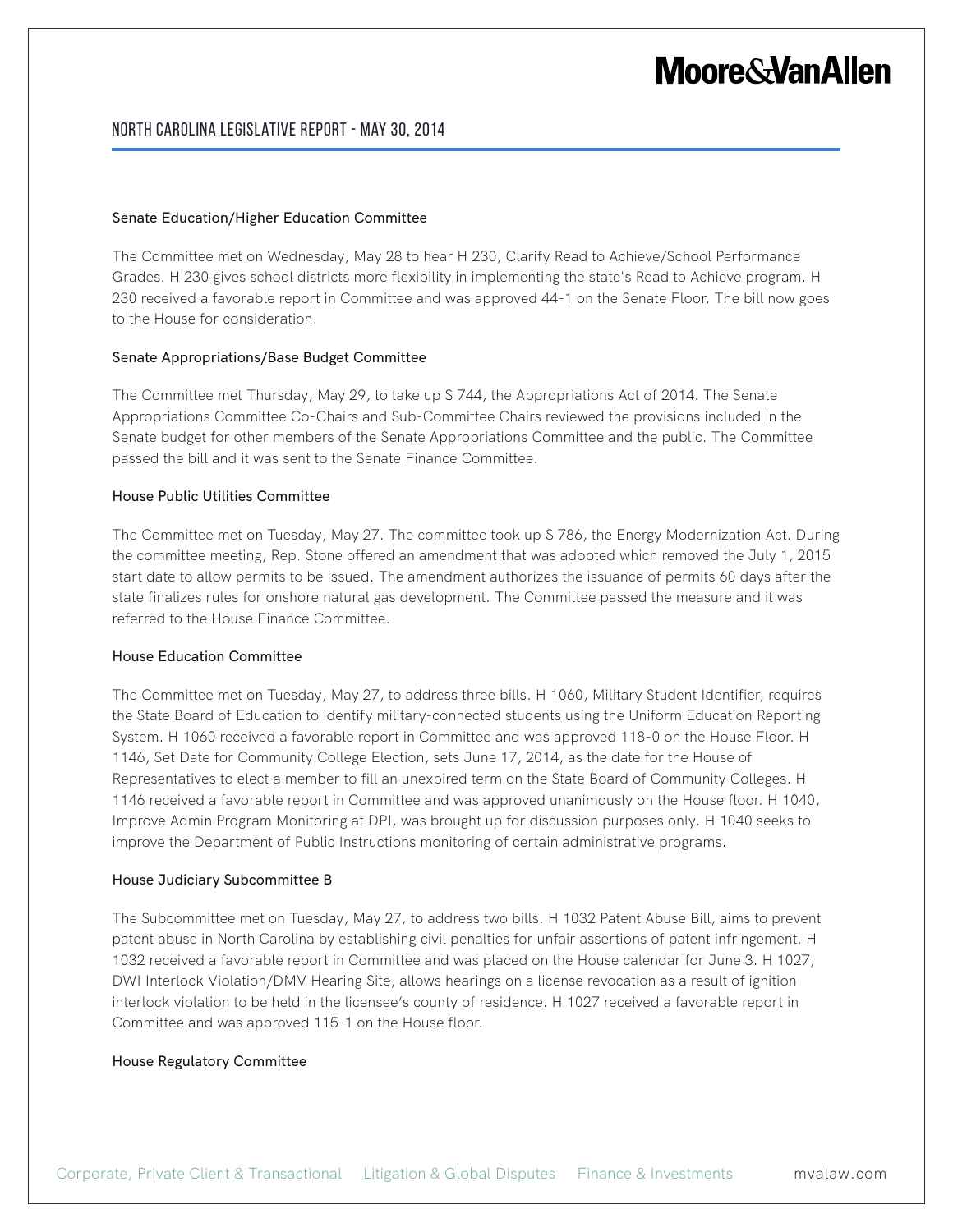The Committee met Wednesday, May 28, to take up more than a dozen bills for consideration. H 1081, Reform Agency Review of Engineering Work; H 1105, Local Erosion Prgrms/Takeover Existing Plans; H 1106, Erosion Control Designer Certification; H 1109, Clarify Existing Rule Readoption Process; H 1140, Amend Hotel Carbon Monoxide Alarm Requirement; H 1143, Burden of Proof in Certain Contested Cases; H 1152, Eliminate Obsolete Boards and Commissions; H 1153, OAH Electronic Filing; H 1163, Streamline Rule-making Process; H 1165, Amend OLB Reporting Requirements; H 1170, Disapprove Funeral Board Rule and; H 1173, Licensing Boards Rules for Prof. Corps, were all passed out of Committee. No action was taken on H 1136, Authority to Adopt Certain Ordinances.

#### House Finance Committee

The House Finance Committee met on Wednesday, May 28. The Committee took up S 786, the Energy Modernization Act of 2014, and reviewed the finance related provisions of the bill. The Committee passed the bill and it was sent to the House floor for consideration.

#### House Environment Committee

The House Environment Committee met on Thursday, May 29 to address two bills. H 1081, Reform Agency Review of Engineering Work, seeks to reform the process by which regulatory authorities review submittals of applications for permits, licenses, and approvals, as recommended by the Environmental Review Commission. H 1166, Clarify Gravel Under Stormwater Laws, clarifies the regulation of gravel under the state stormwater laws. Both bills received a favorable report and were placed on the House calendar for Tuesday, June 3.

### *In the News*

WRAL: McCrory signs tax changes into law

Greensboro News-Record: Views differ on new N.C. job agency

Charlotte Observer: NC legislature gives fracking final approval

Raleigh News & Observer: Senate budget would cut elderly, blind and disabled from Medicaid rolls

Asheville Citizen-Times: McCrory opposes Senate teacher pay plan

Raleigh News & Observer: Breaking down key NC Senate budget proposals

AP: Reading program for NC students changed by Senate

Charlotte Observer: Jennifer Roberts says she's running for Charlotte mayor next year

AP: Dominion proposes gas pipeline from W.Va. to NC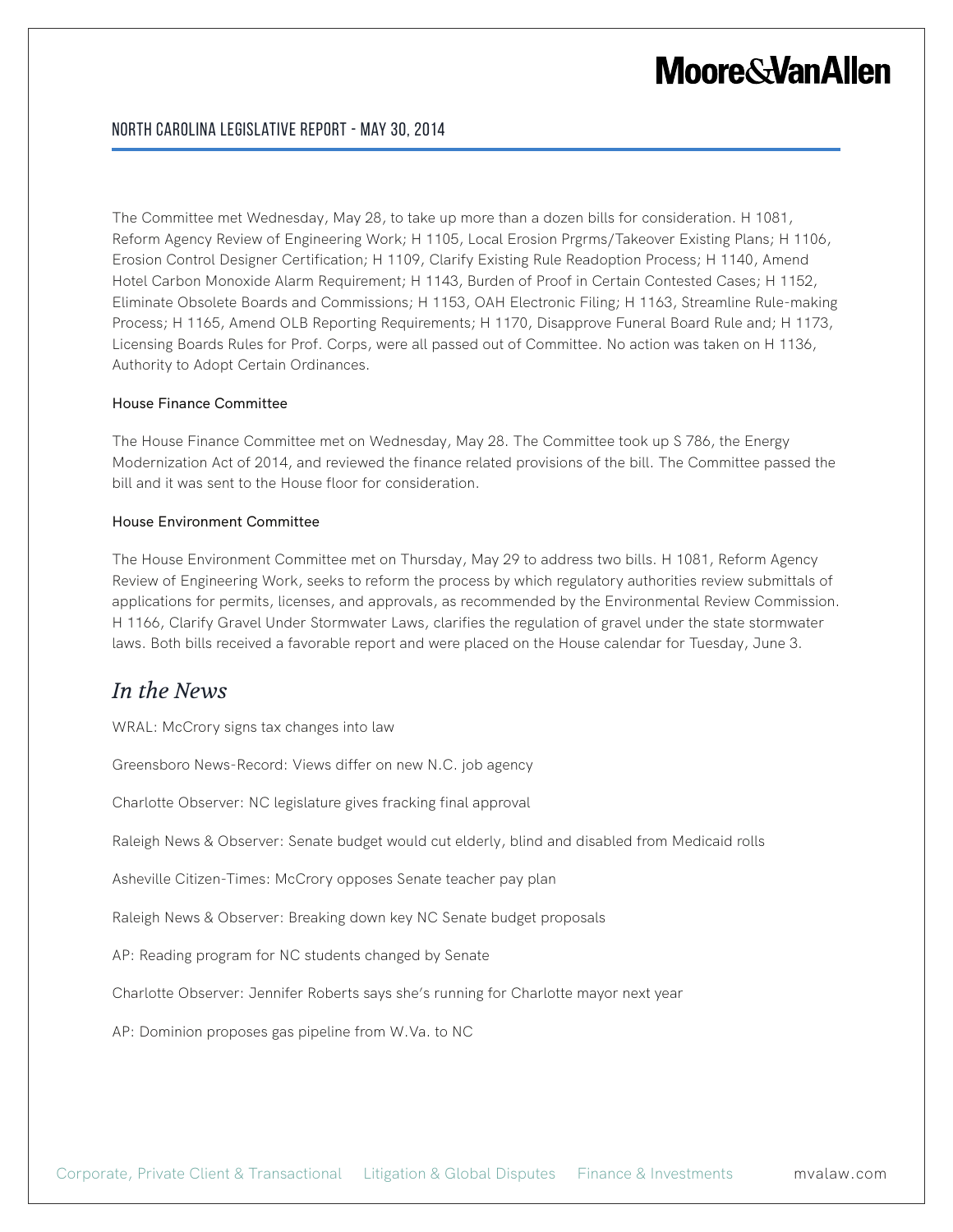#### North Carolina Legislative Report - May 30, 2014

### *Calendar*

Mon, June 02, 2014

4:00 PM

Session Convenes (House)

House

Tue, June 03, 2014

10:00 AM

#### Health and Human Services (House)

Status Reports Filed by Guardians. (H1179) Strategies for Improving MH-DD-SAS. (H1132) State Plan Amendments/Submission and Notice. (H1046) Study Expansion of Health Care Transparency. (H1065) Study Establishment of New Optometry Schools. (H1066)

544 LOB

10:00 AM

Education (House)

Education Longitudinal Data System Changes. (H1150) Schematic Diagrams and Keys of Schools. (H1062) Respect for Student Prayer/Religious Activity. (S370)

643 LOB

12:00 PM

#### Program Evaluation -- CANCELLED (Senate)

Periodic Review and Expiration of Rules. (S32) Modify Internal Auditing Statutes. (S446) Omnibus State IT Governance Changes. (S448)

421 LOB

12:00 PM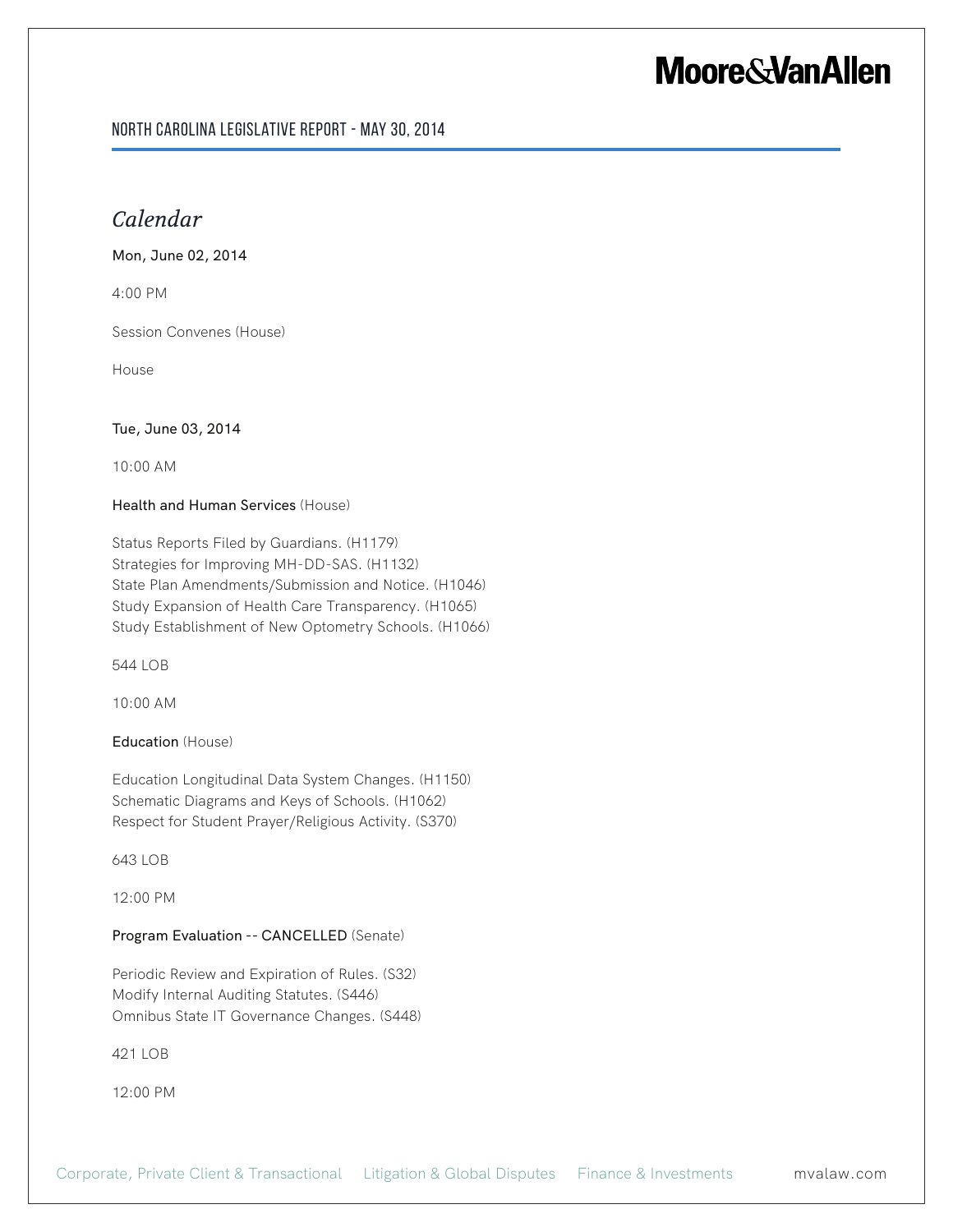#### North Carolina Legislative Report - May 30, 2014

#### Transportation -- CORRECTED (House)

DMV Inspection Station Case Continuances. (H1025) MAP-21 Update/Rail Safety. (H1026) Single License Plate Renewal Sticker. (H1028) DMV Conversion of Paper Titles. (H1029) Agritourism Sign Location/DOT Standards. (H1071) Turnpike Authority Annual Audit Date Change. (H1072) Repeal Report/Right Turn on Red. (H1073) DOT Study of State Parks & Trails Signage. (H1086) Drivers License Material Technical Standard. (H1122) Exclude Federal Lands Access Funds from STI. (H1123) DOT Minority/Women Business Program. (H1124) Alt. Criteria under STI for Emergency Repair. (H1125) DOT Partnerships with Private Developers. (H1126)

643 LOB

1:00 PM

Agriculture (House)

NCSU Plant Sciences Research Initiative. (H1188)

643 LOB

2:00 PM

#### Agriculture/Environment/Natural Resources (Senate)

Governor's Coal Ash Action Plan. (S729)

643 LOB

Wed, June 04, 2014

10:00 AM

#### Education/Higher Education -- CORRECTED (Senate)

Eliminate Obsolete Boards and Commissions. (S777) Replace Common Core To Meet NC's Needs. (S812) Ensuring Privacy of Student Records. (S815)

544 LOB